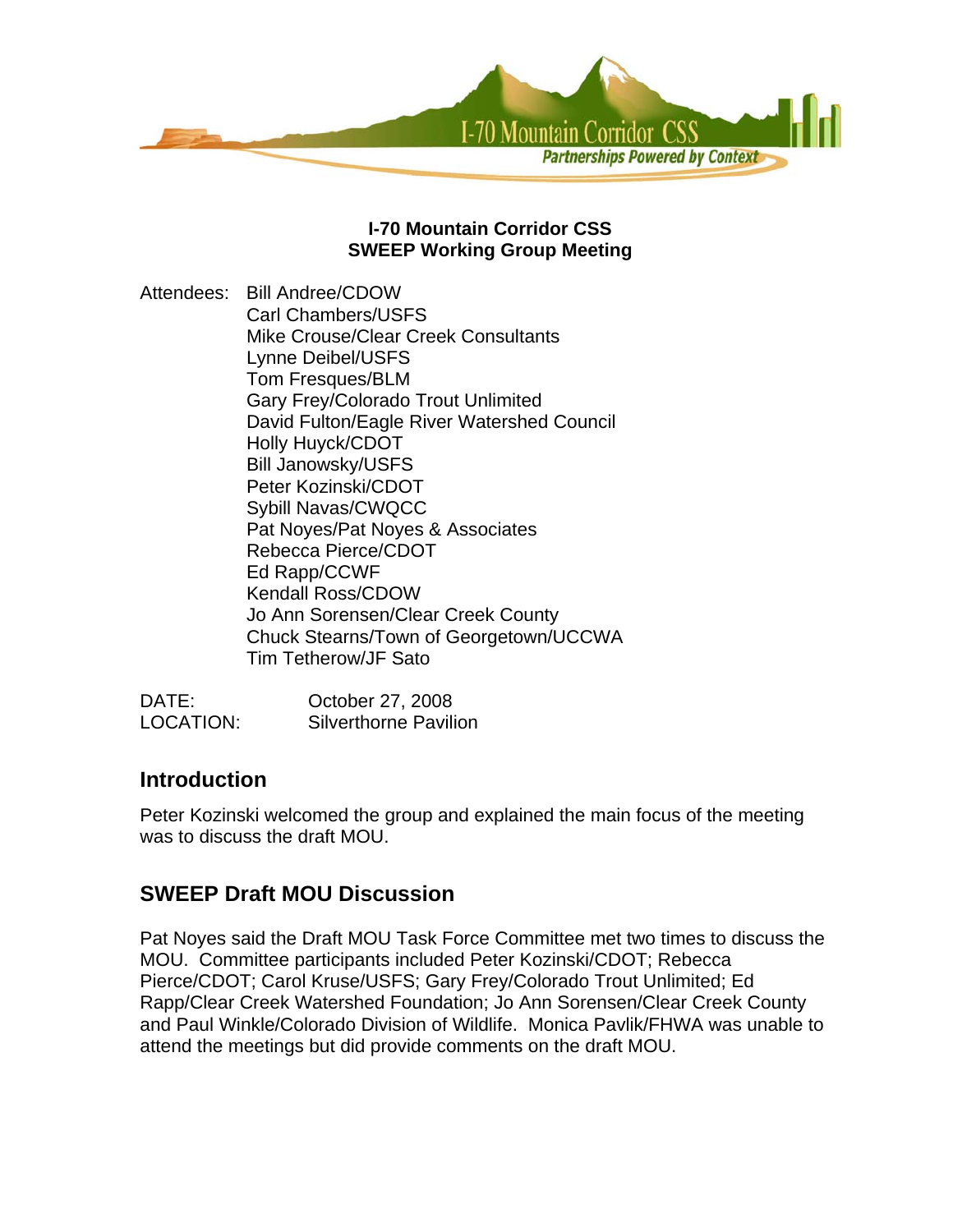The draft MOU is divided into five sections: Background; Purpose and Intent; Issues of Concern; Cooperation and Roles and Responsibilities. The group reviewed the sections and provided the following comments:

### *Purpose and Intent*

The group would like to see reference as to how the SWEEP and ALIVE MOU will work together. The ALIVE MOU mentions aquatic species and they agreed that SWEEP should coordinate with the ALIVE recommendations.

The group would like all aquatic species appropriately addressed. It was suggested an appendix could include internet links to lists of threatened and endangered species.

Water quality issues should be referenced as corridor-wide rather than for specific segments. It is also important to note all human impacts to water quality.

Mitigation measures of past and future activities should be considered.

The group recommended a new section titled "Implementation" be added to the MOU. This section will include better direction on coordination with the ALIVE MOU and using the matrix for all phases of projects.

#### *Issues of Concern*

Sediment Management should include funding for the implementation of existing SCAPs and an update of the work (as-builts) that has been done.

Reference to streams on the Clean Water Act, Section 303 (d) section should be corridor-wide, not just Clear Creek.

The group thought it important to document that where possible, restoration and remediation of wetlands should be within the same watersheds. Emphasis should be on replacing watersheds, above "in-kind" replacement.

It should be noted that historic construction practices of excavating through highly mineralized rock formations and using mine waste as roadbed materials were done along the entire corridor but mainly in Clear Creek.

Aquatic species with special designation under federal and state rule should include all species defined by the DOW, USFS and BLM.

Protecting and improving aquatic systems in each phase of development is very important.